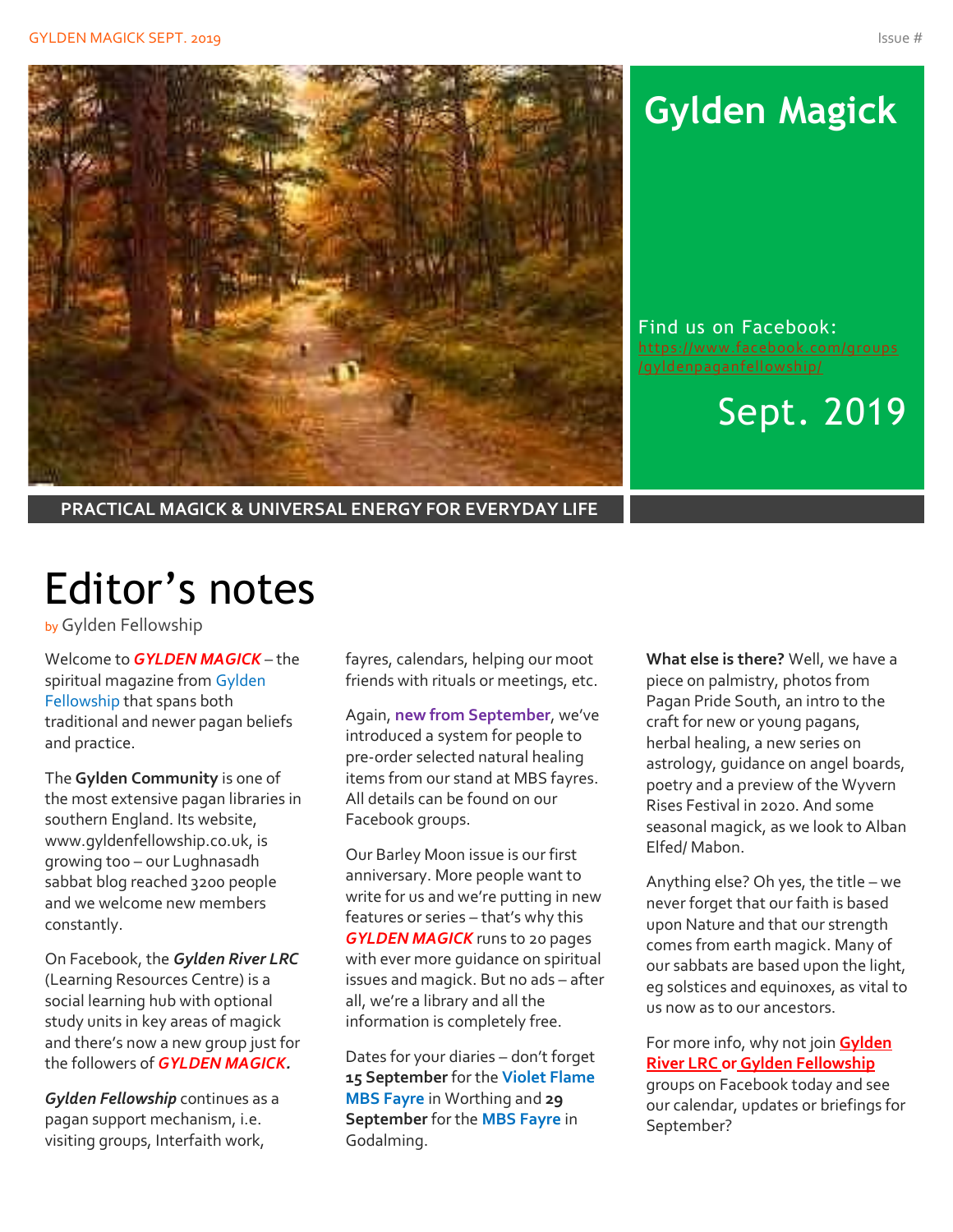# Contents: September 2019

| <b>Monthly features</b>                                                              | Pages 3-4  |  |  |
|--------------------------------------------------------------------------------------|------------|--|--|
| <b>Altar tools - Colours</b>                                                         |            |  |  |
| <b>Crystals - Rainbow bismuth</b>                                                    |            |  |  |
| <b>Herbal healing - Dill</b>                                                         |            |  |  |
| Kitchen witchcraft - Orange rocks                                                    |            |  |  |
| Preview: Godalming MBS Fayre by Barbara Collins                                      | Page 5     |  |  |
| Summer photos: Pagan Pride South 2019 by Wayne Davis                                 | Page 6     |  |  |
| Spi-rituality: Lughnasadh ceremony by Basingstoke Pagan Circle                       | Page 7     |  |  |
| <b>Gylden Reflections</b>                                                            | Page 8     |  |  |
| First Steps (new series): sending Harry Potter back to Hogwarts by Gylden Fellowship | Pages 9-10 |  |  |
| <b>Divination: Palmistry by Sam O'Neil</b>                                           | Page 11    |  |  |
| Using angel boards: by Paula & Zoe/ From Angels with Love                            | Page 12    |  |  |
| Preview: The Wyvern Rises 2020 by Bob Knott                                          | Page 13    |  |  |
| Did someone mention the fae? By Gylden Fellowship                                    | Page 14    |  |  |
| <b>Autumnal showcase</b>                                                             | Page 15    |  |  |
| Seasonal magick (new series) by Gylden Fellowship                                    | Page 16-18 |  |  |
| Astrological signs (new series) by Paula Restall                                     | Page 19    |  |  |
| <b>Gylden contact info</b>                                                           | Page 20    |  |  |
| - 1<br>$\overline{\phantom{a}}$                                                      |            |  |  |

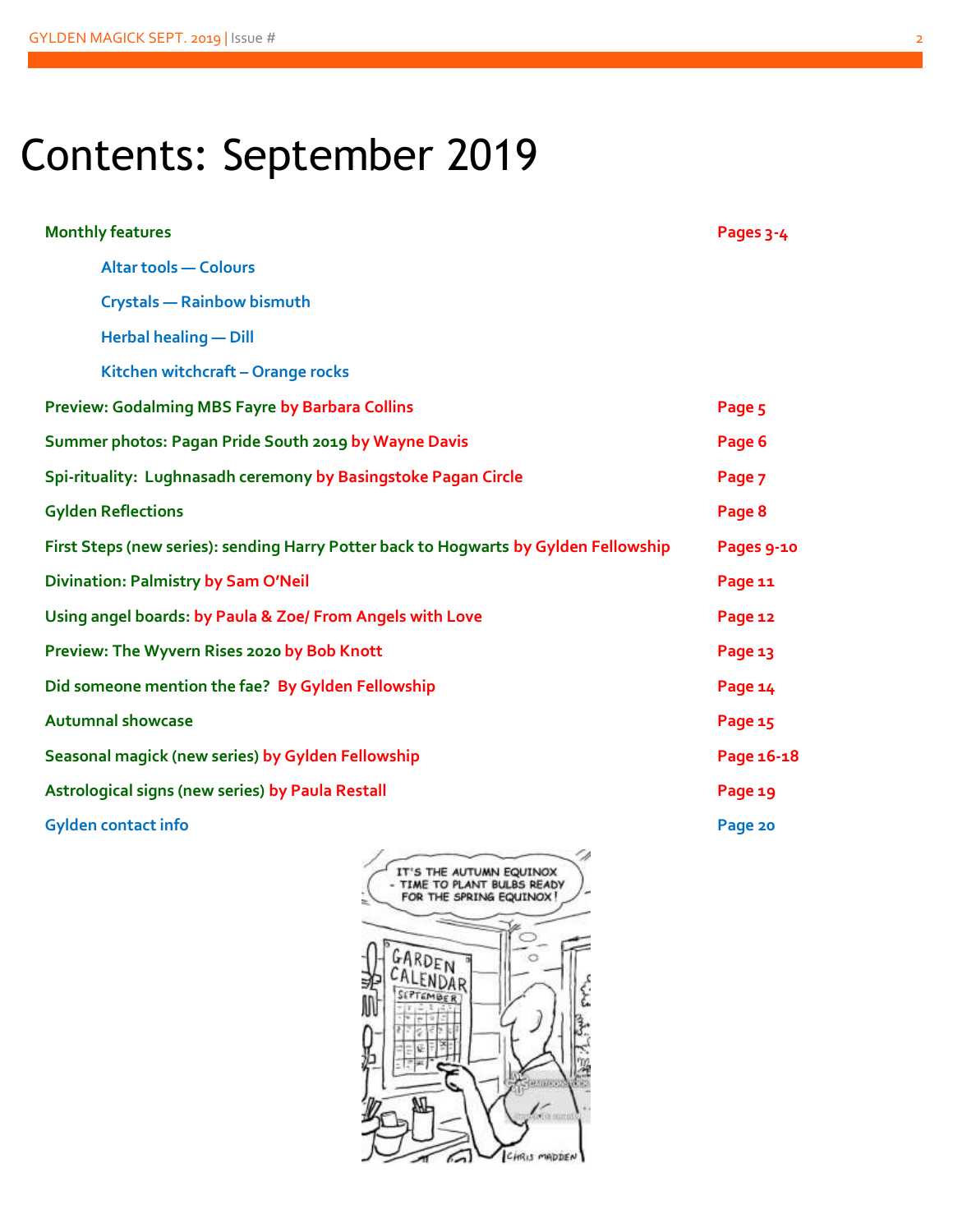### **Altar tools: colours**

We've featured a few key altar tools so far in this series, but haven't really looked at the meaning of colours yet.

It might seem to be self-evident, but different colours are associated with different types of energy. This belief has been around since the Middle Ages, until Goethe (the 18th century scientist and philosopher) wrote that colour was part of spirituality. This theory influenced Rudolf Steiner last century; we do know that colours affect us all in differing ways. For example, we're feeling blue, green with envy or red with anger.

OK then, here's a quick guide to **sabbat altar colours**.

- Alban Arthan/ Yule: white, black, light blue or silver
- Imbolg: white, light blue or light green
- Alban Eilir/ Ostara: light green or light yellow
- Beltane: medium green or pink
- Alban Hefin/ Litha: bright yellow
- Lughnasadh: bright green or gold
- Alban Elfed/ Mabon: gold, brown or orange
- Samhain: deep red, brown or dark orange.

**Scott Cunningham** suggested a set of colours for different magickal uses in 1988, as shown below.

- White for protection, peace, happiness, chastity, purification and spirituality
- Green for healing, money, prosperity, luck, fertility, beauty and youth
- Brown for healing animals and anything to do with the home
- Pink for emotional love, fidelity and friendship
- Red for lust, strength, courage, power and sexual potency
- Yellow for divination, psychic power, mental powers, wisdom and visions
- Purple for healing, power and exorcism
- Blue for healing, sleep and peace
- Orange for legal matters and success.

![](_page_2_Picture_23.jpeg)

### **Crystals: rainbow bismuth**

Earlier in the year, I was in White Witch in Waltham Abbey and, as ever, looking at the shop's extensive crystal cabinet. Not all the pieces are eye-wateringly expensive and I found myself buying a piece of **rainbow bismuth** for a friend. This is a crystal with an unusually high electrical resistance for a metal, a thermal conductivity lower than any metal except mercury and the ability to expand as it freezes. Most such bismuth comes from Bolivia.

The **healing uses** include the following.

- It stimulates energy and vitality, helping you to achieve your goals, especially when working as part of a team.
- Bismuth has a radioactive quality and should not be used for crystal elixirs.
- Physically, it aids with relief of isolation and loneliness.
- As with other crystals, it boosts protection against electromagnetic smog and harmful microwaves.

As a **magickal tool,** rainbow bismuth is good for these purposes.

- In general, rainbow bismuth helps with change, encouraging a calm acceptance and increasing your energy levels to adapt and transform.
- It also supports transformation by helping you to travel between the physical plane and realms of astral and spirit.
- It can help with visualisation during shamanic journeys.
- As might be expected from a stone that enhances transformation, rainbow bismuth is best used with all the chakras. It is linked to the zodiacal sign of Aquarius.

![](_page_2_Picture_36.jpeg)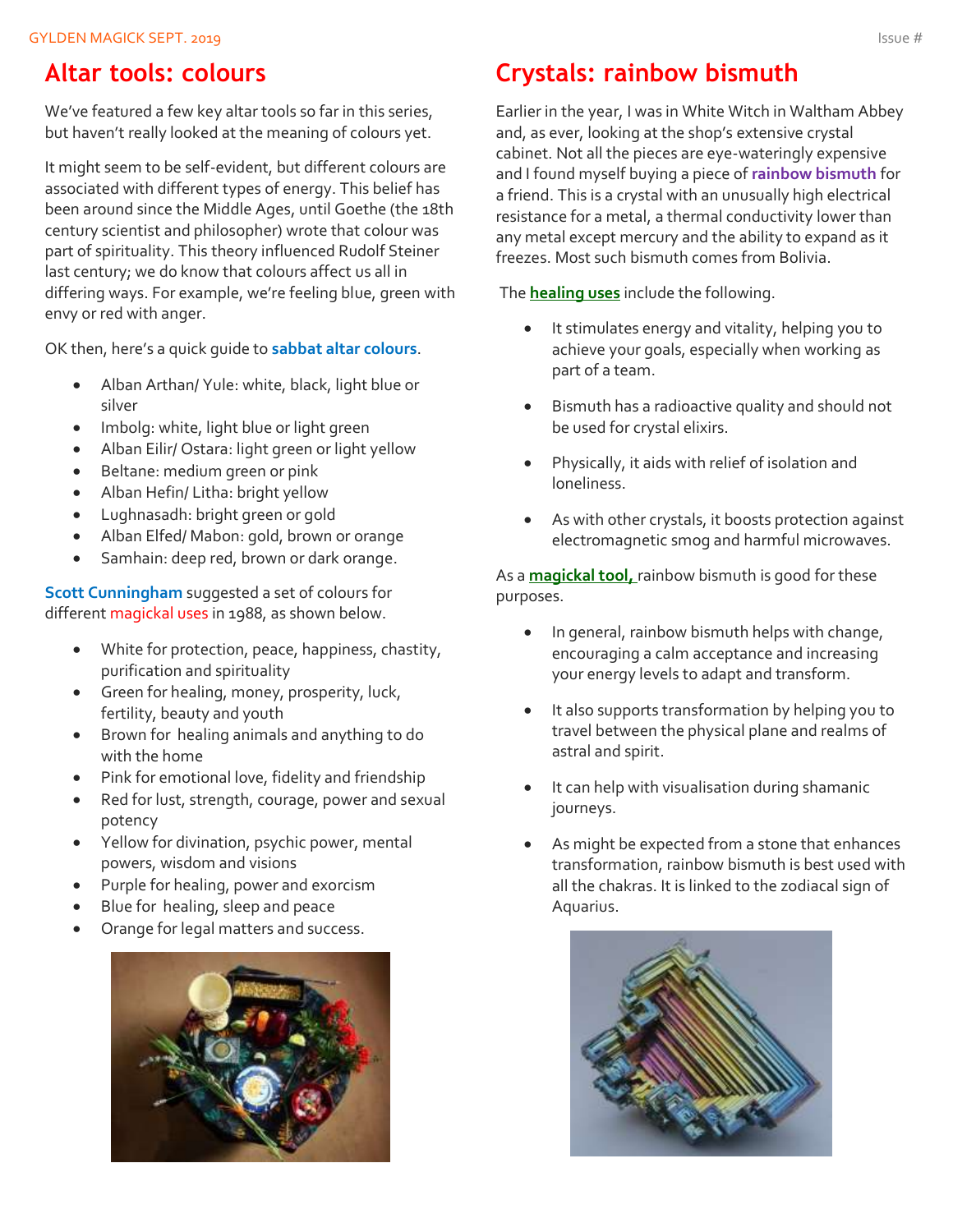### **Herb of the month: dill**

Dill or dill weed (a*nethum graveolens*) comes from the Saxon word, *dilla* (to lull), but the herb was also used widely in Ancient Egypt and is listed in the Bible.

It is a good source of iron, manganese, calcium and dietary fibre. One tablespoon of dill seed has the calcium equivalent of one-third cup of milk. Although dill has no known danger warnings associated with its use, there is a possibility that oil of dill should be avoided during pregnancy.

Many people use dill as a key flavouring for cakes, fish dishes and pickles, but it also has lots of healing properties – using the leaves and seeds.

- The seeds can be made into cakes that help people digest rich food.
- Actually, talking about digestion, dill is used widely for loss of appetite, liver problems and gall bladder issues.
- It's also good for UTI and kidney problems.
- Dill and fennel leaves can be chewed together to relieve headaches.
- Fevers and colds, coughs and respiratory illness respond well to dill.
- Any neurological complaints or spasms can be treated with dill.
- Dill seed mouthwash or dill water can help with swellings in the mouth or throat.
- For new mothers, a tea made of dill seeds enriches the breast milk and helps the baby to overcome windy pains.
- Other complaints that can be treated by dill tea include insomnia and menstrual pain.
- It's also worth noting that there is current research on the potential of dill in cancer prevention. Dill contains a substance that minimises the effects of some carcinogens.

![](_page_3_Picture_15.jpeg)

### **Recipe of the month: orange rocks**

Now, this recipe follows on from the piece on harvest festivals in the August *GYLDEN MAGICK*. There, we referred to the harvest horkeys of the early  $19^{th}$  century, but by the end of that century, much of the harvest celebrations had returned to the church. And there were regular events, known as **chapel socials.**

So, this recipe is a real one from a chapel social event, held in the early Edwardian period (about 1904). The recipe is estimated to make about 18 small rock cakes and I've tried it myself several times – and it all went well for my family's events.

#### **Ingredients**

- 1. 225g plain flour
- 2. 2 level tsp baking powder
- 3. 75g butter
- 4. 75g caster sugar
- 5. 1 egg
- 6. Juice and finely grated rind of 1 large orange.

#### **Method**

- 1. Pre-heat the oven to 200ºC.
- 2. Sift the flour and baking powder into a mixing bowl.
- 3. Add the butter and rub it into the flour by hand.
- 4. Stir in the sugar, orange juice and rind.
- 5. Add the egg and stir to make a stiff mixture.
- 6. Add teaspoonfuls of the mixture to a greased baking tray and bake in the oven for 15-20 mins (until brown and cooked).
- 7. Remove the cakes and leave to cool do not eat them all at once!

![](_page_3_Picture_34.jpeg)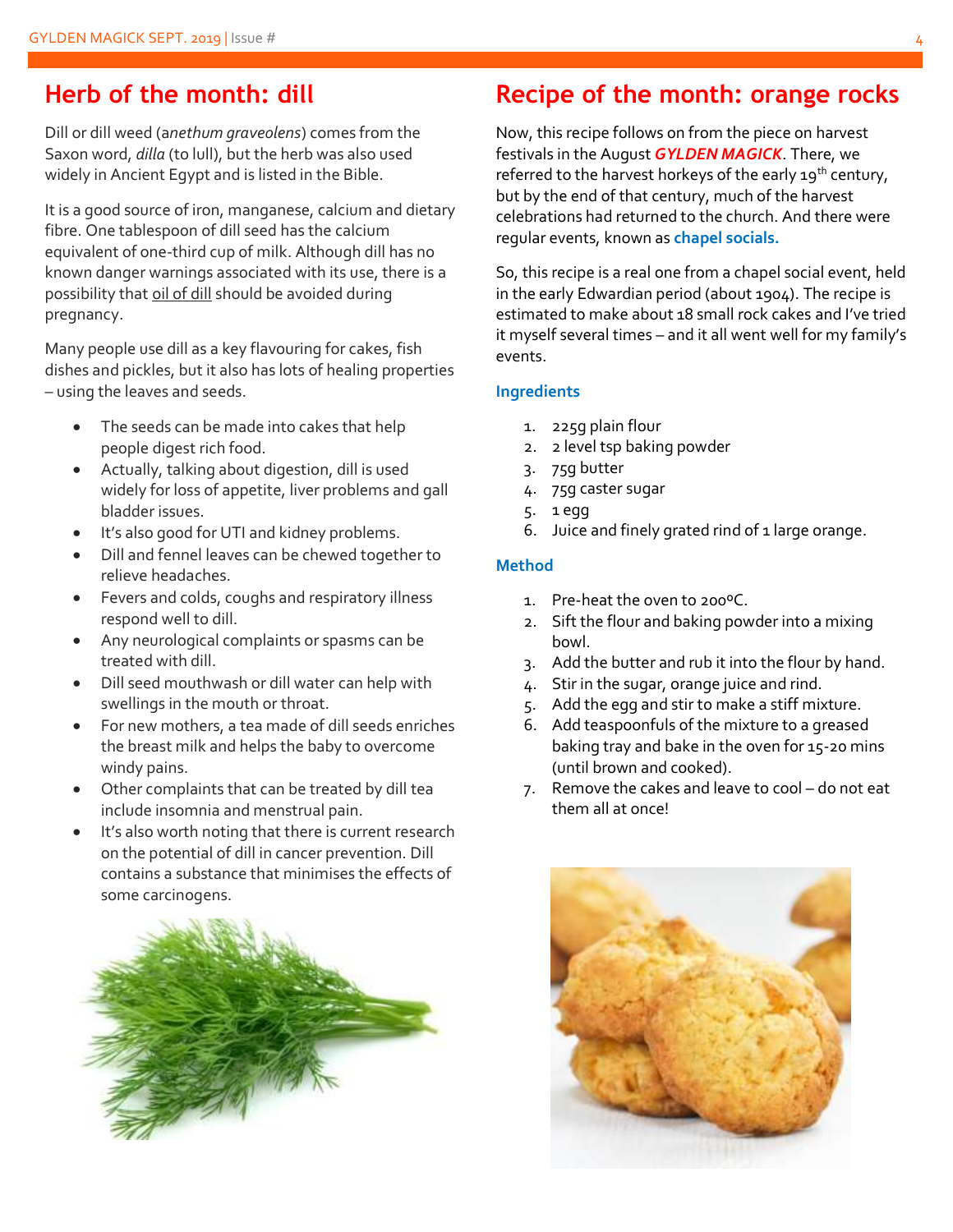## Preview: Autumn Godalming MBS Fayre

We've encountered the organisation that is **Crystal Pyramid Therapies** several times in the past year. This is the autumnal MBS event, set in leafy Godalming on **29 September 2019**. from Barbara Collins & Crystal Pyramid Therapies. Free parking, entry fee of  $E_3$  or so, catering, lots of crystals, holistic healing, gong baths and mediumship. *Gylden Fellowship* has a natural healing stand here this year. So, let's listen to Barbara as she explains her craft.

As a practising therapist of reflexology, Reiki and crystal therapy, I would like to share a few of my insights into the use of crystals for holistic use and also in our daily lives. All my clients know that crystals will form part of their treatments when they book appointments and, over the years, similar questions are asked frequently – eg which crystals are the most protective? My answers vary greatly, depending on the specific needs of that person. For example, when someone is recovering from *personal trauma or injury (physical or psychological)*, I will often choose one of the following protective and nurturing stones that I know will gently bring their own Guides to their assistance.

• The clear energies in **apophyllite** connect directly to the spiritual realms, creating a pure light that will attract their angels and healing guides.

![](_page_4_Picture_5.jpeg)

• **Selenite** is another gentle crystal, which will clear etheric blockages and is a very useful tool when used as a wand in a healing environment for clearing stuck energies gently, but effectively.

- **Seraphinite** is another of my favourite stones to attract angelic connection for healing and regeneration.
- Much has been written of protection from darker earthbound energies and the popular stones, ie schorl (black tourmaline), labradorite, smoky quartz and obsidian need little explanation. All may be used in grids, worn/carried as talismen or placed around the home to deflect environmental stress, negative energies and for grounding. Ungrounded people are most likely to attract negativity, in my experience.
- Our connection to earth's energies is vital for maintaining a healthy outlook and creating positive energy. One of my favourites is **petrified wood** (aka fossilised or agatized wood) - this is the stone of beginnings and ancient knowledge reawakening one's inherent knowledge of nature and earthpower. It is not only useful for grounding one's energy on this earthly plane, but also supports our physical growth and gives us the patience to achieve life missions.
- Finally, I want to mention **chrysophrase** as this lovely stone connects us to all nature's beings especially the elementals. It is a heart-centred stone of the pure green ray, maintains the harmony between our fellow humans and also of our personal joy in all of nature's gifts.

The subtle energies that each stone/ crystal emits can only be used to the greater good of all from those emitting low energies (not negative energies) to the crystals that resonate at the highest spiritual level. We all need the different energies of earth, fire, water and air – minerals and stones are the vehicles through which earth energy is balanced and distributed throughout the planet.

*For more info on Crystal Pyramid Therapies, contact Barbara Collins at: [www.crystalpyramidtherapies.co.uk](http://www.crystalpyramidtherapies.co.uk/)*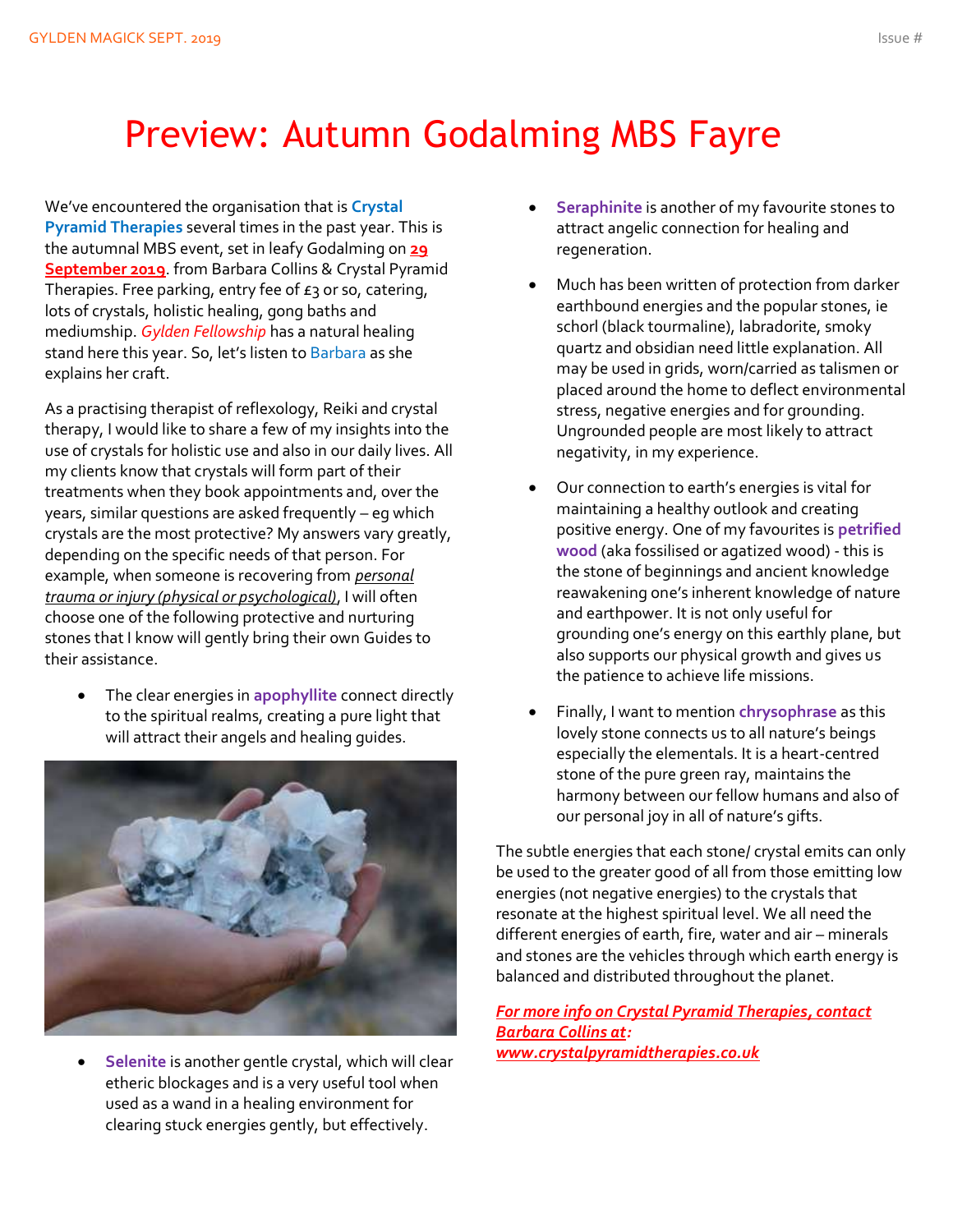**Gylden** Magick Sept. 2019

### **Pagan Pride South 2019 (photos: Wayne Davis)**

![](_page_5_Picture_4.jpeg)

![](_page_5_Picture_5.jpeg)

![](_page_5_Picture_6.jpeg)

![](_page_5_Picture_7.jpeg)

![](_page_5_Picture_8.jpeg)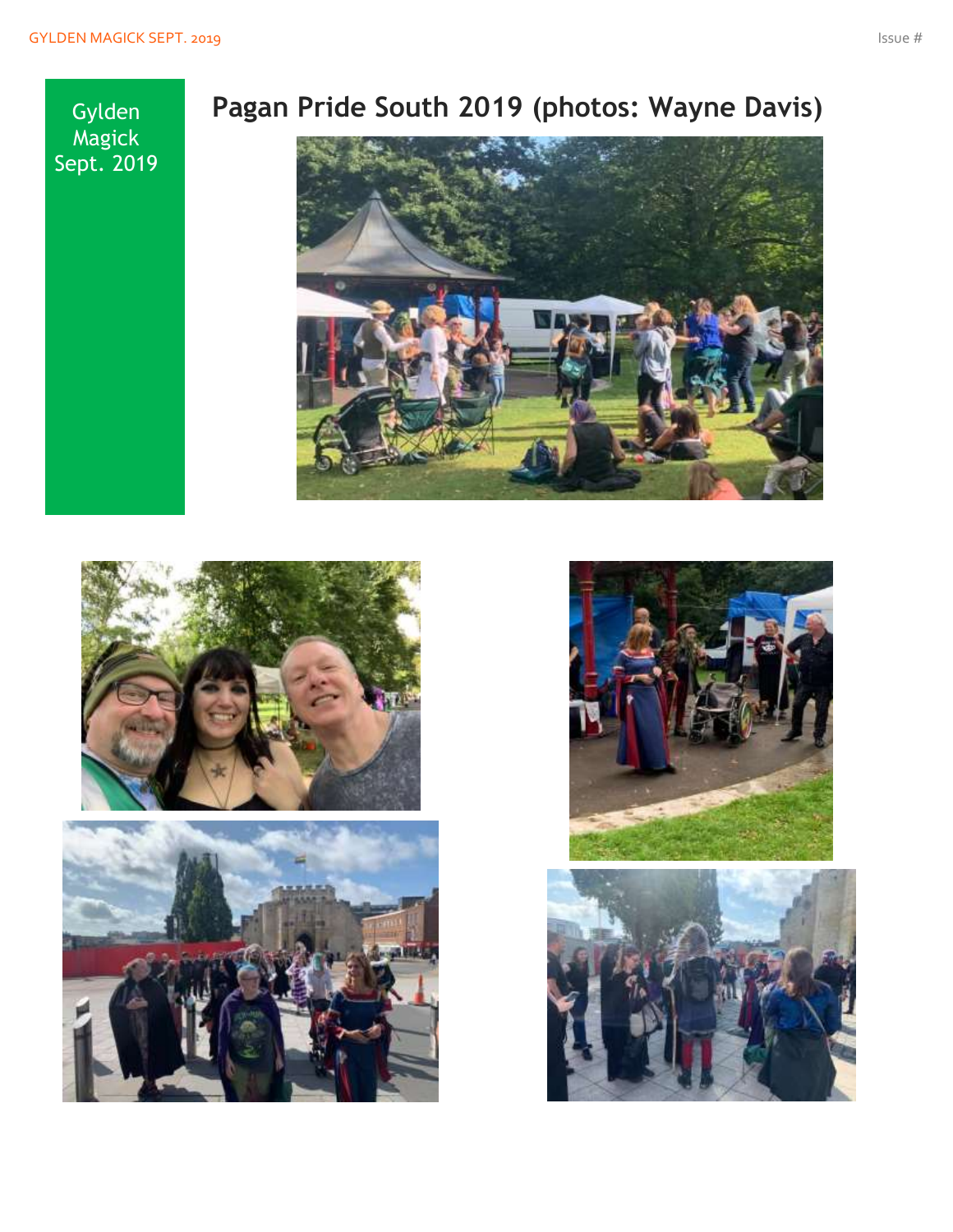![](_page_6_Picture_2.jpeg)

### Spi-rituality: Lughnasadh ceremony

**By Basingstoke Pagan Circle and report by Gylden Fellowship**

On 1 August, pagans across the world celebrated the festival of Lughnasadh. In Britain, the Saxons described this date as Lammas, from the custom of loaf-mass, ie the consecration of new loaves from the new grain harvest. This festival celebrates the basic food that sustains us through the winter and the seeds that become next year's harvest – the seed lives on and completes the cycle. Locally, there were Lughnasadh rituals in Alton, Basingstoke and Kingley and we're going to look at the Basingstoke one.

Written by **Paul Oakwolf Coombes**, the Archdruid who organises Basingstoke Pagan Circle, all the sabbat rituals are held in public places, eg the War Memorial Park in Basingstoke, on the weekend closest to the actual festival. One of the key points to note in advance is that all are welcome to come along and join in – it wouldn't be the first time that interested spectators are invited to join the circle too.

The second key point is that this is not exclusively druidic. There are druids present, but there are witches and those of a heathen kindred path too. So, what does the ritual include? As with many other ceremonies, there are standard parts like Calling the Quarters, a grounding element and blessings of bread and mead, but there are other parts that are less common.

- 1. One person takes the role of a sword bearer, to determine whether there is peace in each quarter.
- 2. Almost always, there is a poetical element read by someone for this ritual, the poem used was "John Barleycorn" by Robert Burns.
- 3. There's an Awen chant, followed by the druid oath *We swear by peace and love to stand, Heart to Heart and Hand in Hand, Mark O Spirit, and hear us now, confirming this, our Sacred Vow*.
- 4. Each ritual includes a ceremonial talking stick, passed from one person to another, for each to make a shared contribution.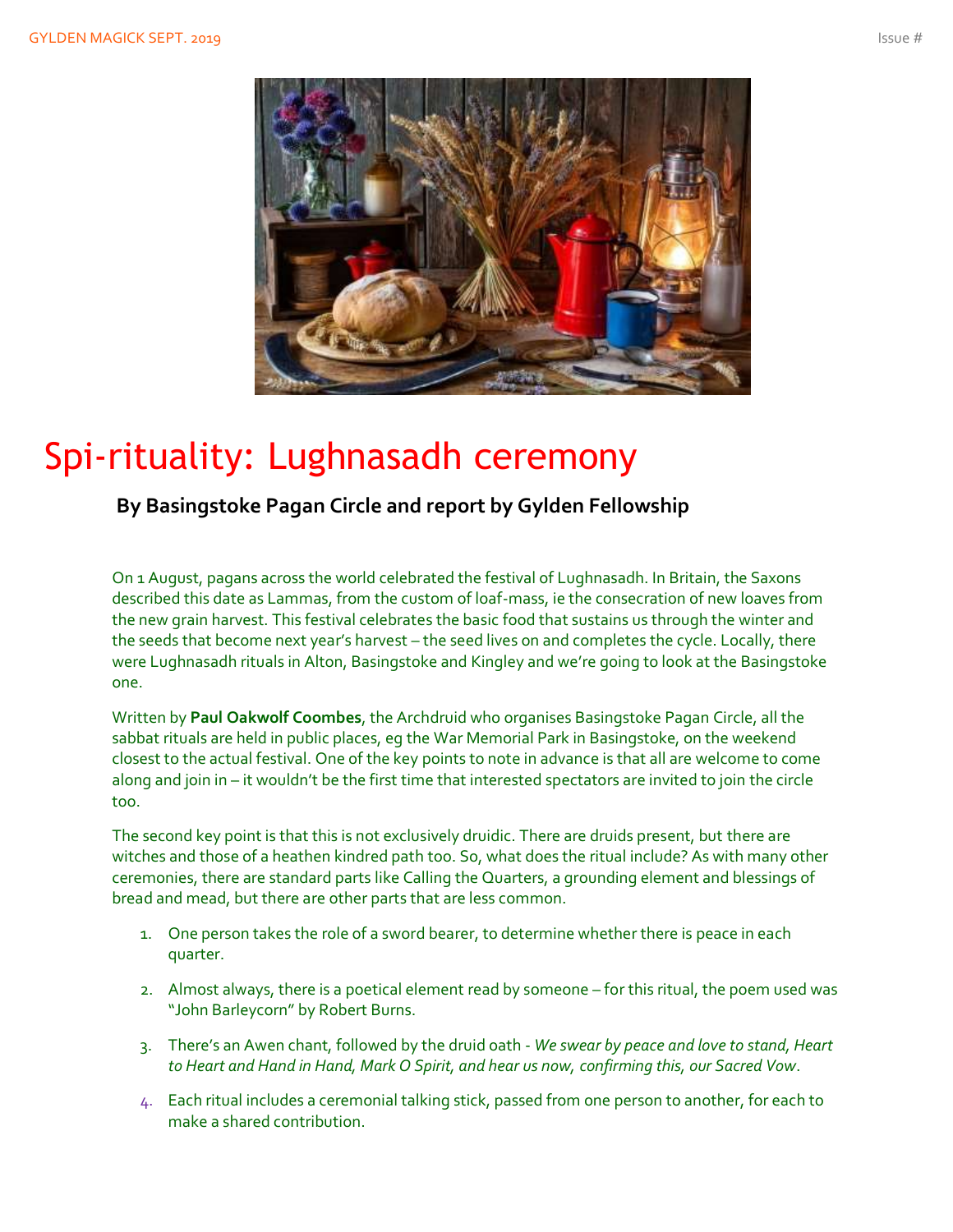### Gylden Reflections

*Proud oak tree, reaching skywards, With long arms and deep roots. The survivor of centuries of strife, Amid new forests of sister birches, Hornbeams, willows and alders. Green leaves flourish in spring, Bright yellows and ambers at Mabon, And bare fingers during winter snows – The circle of renewal never alters: A forest-scape with new life, of nut and acorn.*

![](_page_7_Picture_3.jpeg)

*Where once was a sea of jammed traffic, Hooting and struggling for space, Brave roads and new runways, Now collapsed under the roots of trees. Four centuries later, the trees have risen,*

*Returning to triumph over the cars, Their drivers and failed representatives. Lack of fuel destroyed both reputations, And the excesses of material greed. We had to adapt to new ways and beliefs; Some could not do so - their bones Lie bleached in the undergrowth, Alongside the steel skeletons of cars.*

![](_page_7_Picture_6.jpeg)

*As with the perished, dusty remains of Triceratops and velociraptors, So, planes and cars and trucks, Belong now in museums – testament To our obsession with flying or driving. Memorial to a failed policy - destroy the trees, And they return to victory over the wheel of ages.*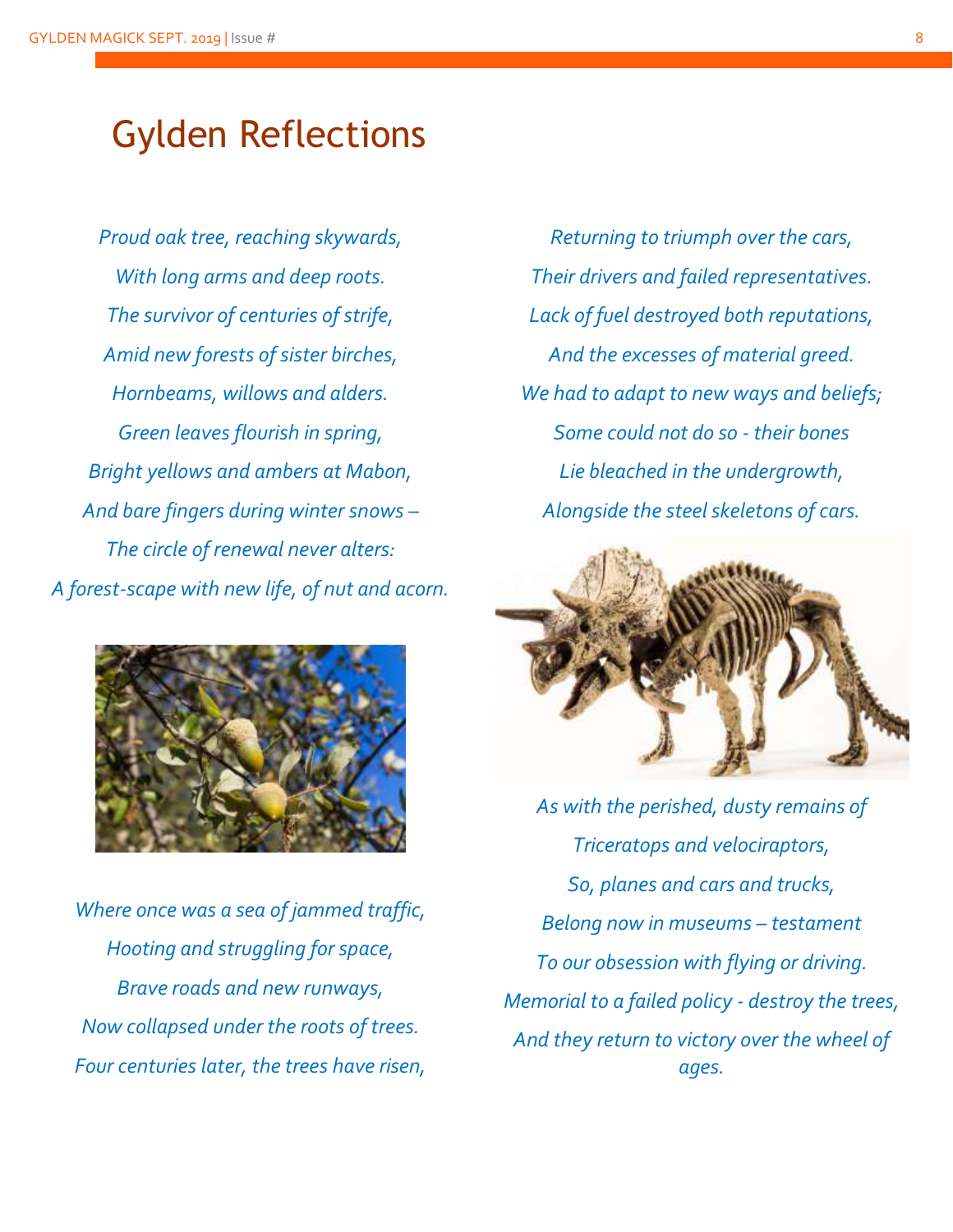## Sending Harry Potter back to Hogwarts

#### **By Gylden Fellowship**

This article is **the first in a new series** for new or younger pagans. I was at Pagan Pride South 2019 on 18 August and a couple of stands were selling "Harry Potter wands". Harry Potter is a totally fictional character and it might be good to have magickal schools like Hogwarts, but the reality of learning about magick is something we can look at in more detail later in this series.

Actually, some of the names of the characters and themes are magickal in origin, such as Nicolas Flamel or the philosopher's stone, but the rest is fiction. However, due to the success of the novels and films, some schools and clubs play a form of land-based quidditch. If you really want to follow in Harry's or Hermione's footsteps, then this text is for you.

![](_page_8_Picture_5.jpeg)

OK, we get it. Perhaps your parents are pagans or some friends at school/ college are really into the occult. Films and TV programmes don't help much and there's loads of books or magazines on the subject. **Where do you start?** 

You want to find out more, but are not sure where to go and you don't want to appear stupid. As I say, I get it – this article is designed for anyone aged between 13-18 yearsold, i.e. between joining Facebook and the theoretical age for joining something like the Pagan Federation.

Do you feel that organised religion is not for you? By organised religion, I'm talking church services, lots of rules or catechism, commandments and scriptures, not to

mention priests or bishops or whatever. It's OK – you're not alone. Paganism is one of the fastest growth faiths in the world.

In this case, paganism is an umbrella word, to cover all the different paths, like druids, witches, shamans, wiccans, heathens, etc. Bit like Christianity covering Baptists, Methodists, Catholics, etc.

Pagans don't worship the devil. That's a myth. There is a separate movement for the worship of Satan - Satan is an essential part of Christian belief. No pagan believes in fallen angels or original sin – that's another faith. Most pagans believe in these general ideas.

- 1. Everyone is entitled to their own set of beliefs and we respect how others choose to worship.
- 2. We believe that nature should be preserved or just left alone – both plants and animals. So, no trophy hunting, fox hunting or fracking – right?
- 3. Everyone is entitled to their own lifestyle choices without prejudice or discrimination.
- 4. Everyone is allowed to believe in any number of gods or goddesses, again without interference from others. Several key paths involve the Horned God and the Goddess, but others do not and we'll looking at eclectic beliefs in a month or two.
- 5. We try to help those in the community less fortunate than us, eg by healing, helping those in hospital, in prison or in poverty.

Does this sound like you? Or, to put it another way, does this mindset seem attractive to you? If so, you may be a pagan in the making – let's have a look at what you could do next.

There's always a temptation to rush out and buy stuff, eg loads of witchy gear or wands or whatever. It's not really needed, not if you're short of cash anyway. It's possible to make a cloak from a duvet cover, a wand from a nearby tree and forage for crystals on the beach. The most expensive gear is rarely needed, eg swords.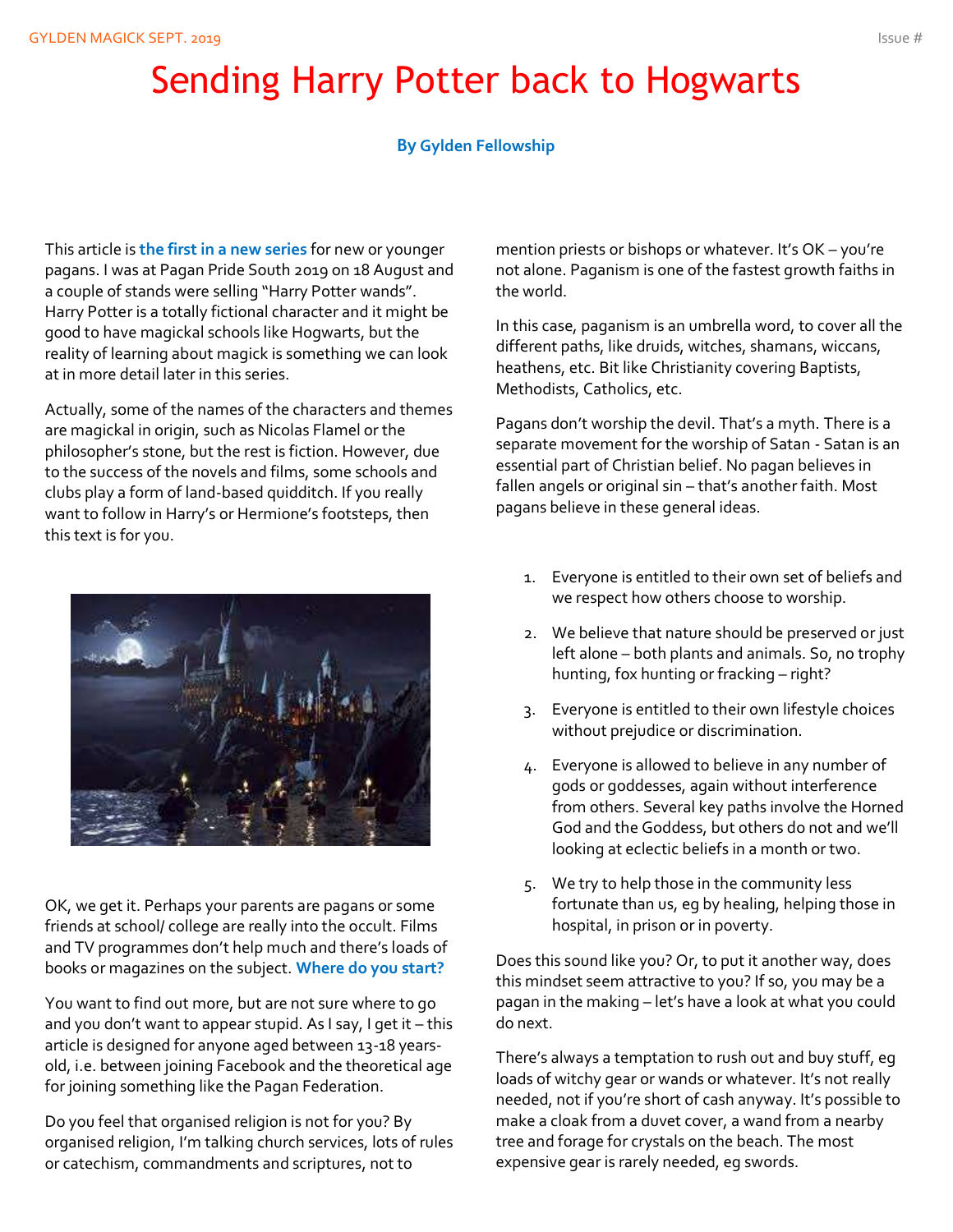![](_page_9_Picture_1.jpeg)

Good ways to learn more about paganism are to talk to current pagans or listen to podcasts or stuff on YouTube. Here's a list of things you **could** do to start your path.

- 1. If you're on Facebook, there's lots of sham sites that just try to sell stuff. What you really need are **pagan learning circles** – like Gylden Fellowship, Gylden River LRC, Discover Druidry or the Waverley Healing Wheel.
- 2. **Websites** are everywhere, but for good info start with the main bodies, like the Children of Artemis, the Pagan Federation, British Druid Order or OBOD.
- 3. Try to persuade your school/ college to invite **a pagan speaker**.
- 4. These days, the pagan bodies work with the **Interfaith** movement – it may be that your local diocese can refer you to a pagan group.
- 5. Get some of your friends together and visit a local **psychic fayre** or mind, body & spirit event. Don't spend loads, but crystals are really cheap and these events give a flavour of the subjects.
- 6. Some organisations run **free talks on paganrelated topics**. You won't have to pay for entry, though there may be a small charge for refreshments.
- 7. Get some friends together and **visit pagan places**, eg stone circles, museums of witchcraft, shrines, Boscastle, Glastonbury, etc.
- 8. If you can find **local bands** that do pagan stuff, go to some gigs.
- 9. There will be **local moots**, ie gatherings of pagans, but be careful – many groups meet in pubs and some perform actual magick at their meetings. Younger people are normally welcome, but this should be checked in advance. If anything seems not right to you, leave that group alone.

You could start to create your own diary of progress, as an elementary **Book of Shadows**. This is your path, but compare it with others as you go.

![](_page_9_Picture_13.jpeg)

Actually, here's a list of **don'ts** – many new pagans have been caught out in the past.

- $\triangleright$  Don't start by joining an online training group until you know what you want – it can be expensive for not very much.
- $\triangleright$  Never join a coven as a beginner or a meetup occult group.
- ➢ Don't flaunt pentagrams unless your school/ college is OK with it.
- $\triangleright$  If you're not happy about anything you've seen or come across, notify a friend, teacher or parent at once.
- $\triangleright$  Don't boast about what magick you saw or did in a group – paganism is not about bragging rights.
- ➢ Never try spells without practice or supervision (at first) – some spells may sound cool, but they may harm someone.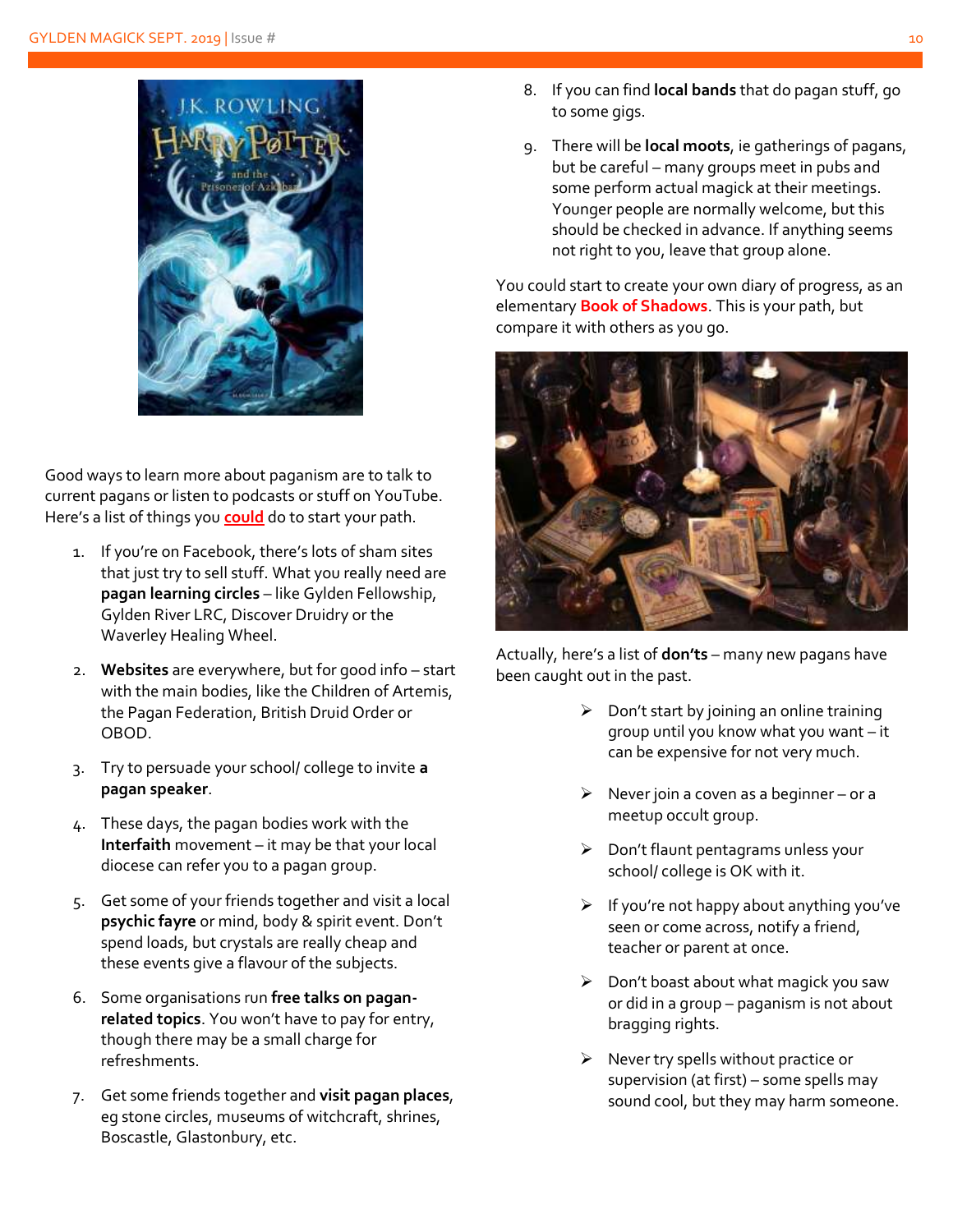### Divination: the headline

#### **By Sam O'Neil**

To date, **GYLDEN MAGICK** has included several features on divination, eg tarot, Tykhe dice and palmistry. This article is the second one on **detailed palmistry** by Sam O'Neil, who is a medium, spiritual palmist and spiritual teacher. Just like any form of divination, I use palmistry as a tool, but it is a very detailed tool. Like any other form of reading, it is a guide - as we have free will.

The headline is also known at the Wisdom Line. In some cultures, and for some spiritualists, the headline is not classed as a major line. As this is a state of mind, it isn't often timed by a timeline. The headline is the second line down on our palms, starting between the base of the thumb and forefinger going inwards, sometimes starting from the life line.

The headline is who we were, who we are and who we are going to be mentally. It has become more recognised that not just the body needs treating, but also the mind. The headline can be complicated, just as we ourselves are complicated and have lots of many different aspects to our personalities. The headline can also tell you what kind of career you would be suited to, as it tells you about your mindset.

- 1. A person with a short headline prefers physical achievements over mental ones. It is a person that likes to do things quickly and might be a creature of habit.
- 2. A person with a long headline may be a driven, rational thinker, but can also may over-think situations. He or she likes to be in control of situations and is suited to a leadership role.
- 3. A person with a curving or sloping headline is both creative and a communicator. He or she has intuition, foresight and seeks self-improvement.
- 4. A person with a broken headline may suffer from inconsistent thinking, mental exhaustion, changes in thinking due to life circumstances or sudden changes in health. But with disappointment comes healing. Feel the spaces with good feelings and reconnect.
- 5. A person with rare double or sister headlines has strong mental ability. He or she is cautious, self-confident, driven, successful and has a strong personality with a desire to go above others.
- 6. A person with a forked headline is able to view both sides of issues fairly and may have extra energy. A forked headline is often found on hands of comedians or in theatrical settings.

In some cases, there is no head and heart line, but one joined line - this is called **a simian line**. It means that person can look at life in black and white - they have intelligence, sensibility and give 100% devotion in love. However, they are driven, short-tempered, impulsive and stubborn. They can make great achievements, no matter in which industry they work.

Different marks on the headline can tell us what our mental health is like at different points in our lives or if we have suffered from head illness or trauma. This can be useful to know how we deal with life changes and, therefore, we can change our mindsets. If the headline is joined to the lifeline, it signifies an evolved, sensitive person, who may find themselves in uncomfortable situations.

If the headline is not joined, but connected by strands in-between the lines, these marks can tell us what sense of humour you have and about your social life and relationships around us. This line (like all the others) changes, as we are controlled by our emotions. These are basic meanings, but to have a true reading on a line, you have to take in all factors, eg thick or thin marks or bends and other lines that may come from this.

#### **For more details: Spiritualist Sam O'Neil**

Medium, Spiritual Palmist and Spiritual Teacher.

FB - spirit.sam.oneil

Spirtualistsamoneil@outlook.com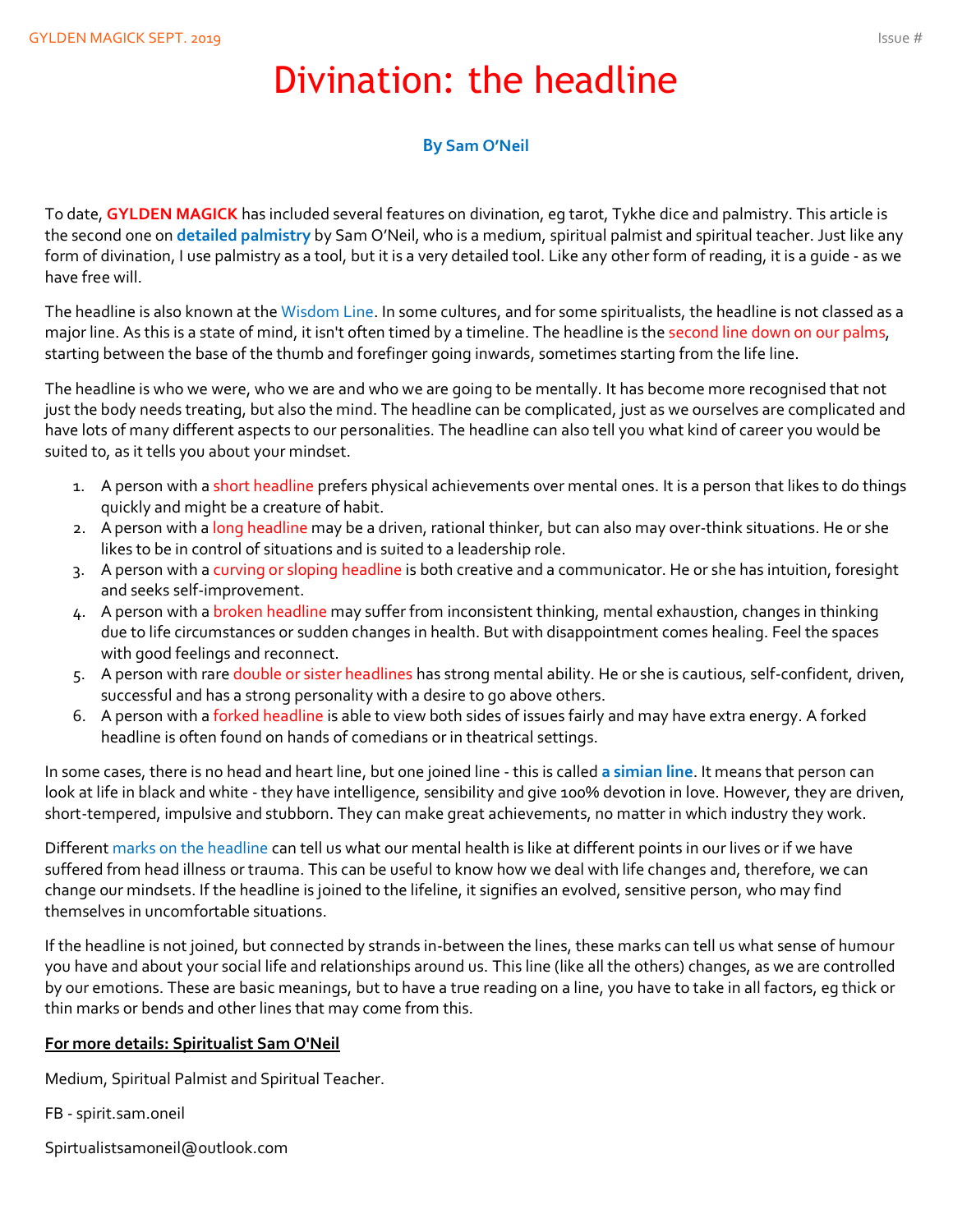### Using angel boards

#### **By Paula Restall and Zoe at From Angels with Love**

Angel boards are great tools to connect with those loved ones in spirit, but the need for protection is so important. Our spirit communicators work very hard as they orchestrate all that goes on in our communication with higher beings, but remember that discipline, respect and awareness of protection are vital. With angel boards and with any form of physical phenomena, they must be treated respectfully so that the energy is controlled. Spirits manipulate our energies when spelling out messages on the boards.

![](_page_11_Picture_4.jpeg)

Angel boards can be used too freely in the wrong hands and without protection. Angel boards are amazing tools, with great evidence provided, but again protection is a must at all times. The angel boards are used by many mediums, who (consciously or unconsciously) use their guides or loved ones to protect the boards. So, if you are not in a good place mentally or emotionally, it is not a good idea to use them. Also, permission should be asked to the spirit in advance of any video recording of trance and physical phenomena. Working with spirit is rewarding and amazing and, after all, we are asking for evidence but please do so in a respectful way and still have fun. We all have loved ones in spirit that we would want to be respected - the same applies to all. When aiming to work with the highest levels of vibration, always make sure that you are physically ready; i.e. only use the boards when in a positive mindset and never when under the influence of drink or drugs of any kind.

- Start any spirit communication by saying a prayer first.
- Ego must be left at the door.
- Make it clear the sort of communication you are wanting remember it's all about positive intention with the highest level of loving vibrations to contact with our guardian angels and spiritual guides.
- Positive, loving and uplifting messages are so important.
- The angel board can bring through comfort and love, but can also be confusing with the messages.
- With the help of highly evolved guides, any confusion can soon be sorted out and will be a comforting and uplifting experience for all the sitters.
- After using and finishing the communication, always give thanks to the spirit inspirers and those loved ones.
- Ask that the board be closed, the energies returned to normal and that any conditions (be it mental or emotional) be cleared from your mind, for you to continue with your normal day-to-day activities.
- Remember that we are sensitive souls and can easily pick up on other's conditions even those in spirit. Again, the importance of discipline, protection and having a sound mind – if you intend to use the board regularly, then commitment and patience is required to build up the energies so that the communication be consistent.
- Enjoy the angel board, but with love and respect for yourself, other sitters and, of course, spirit so that harmony is maintained.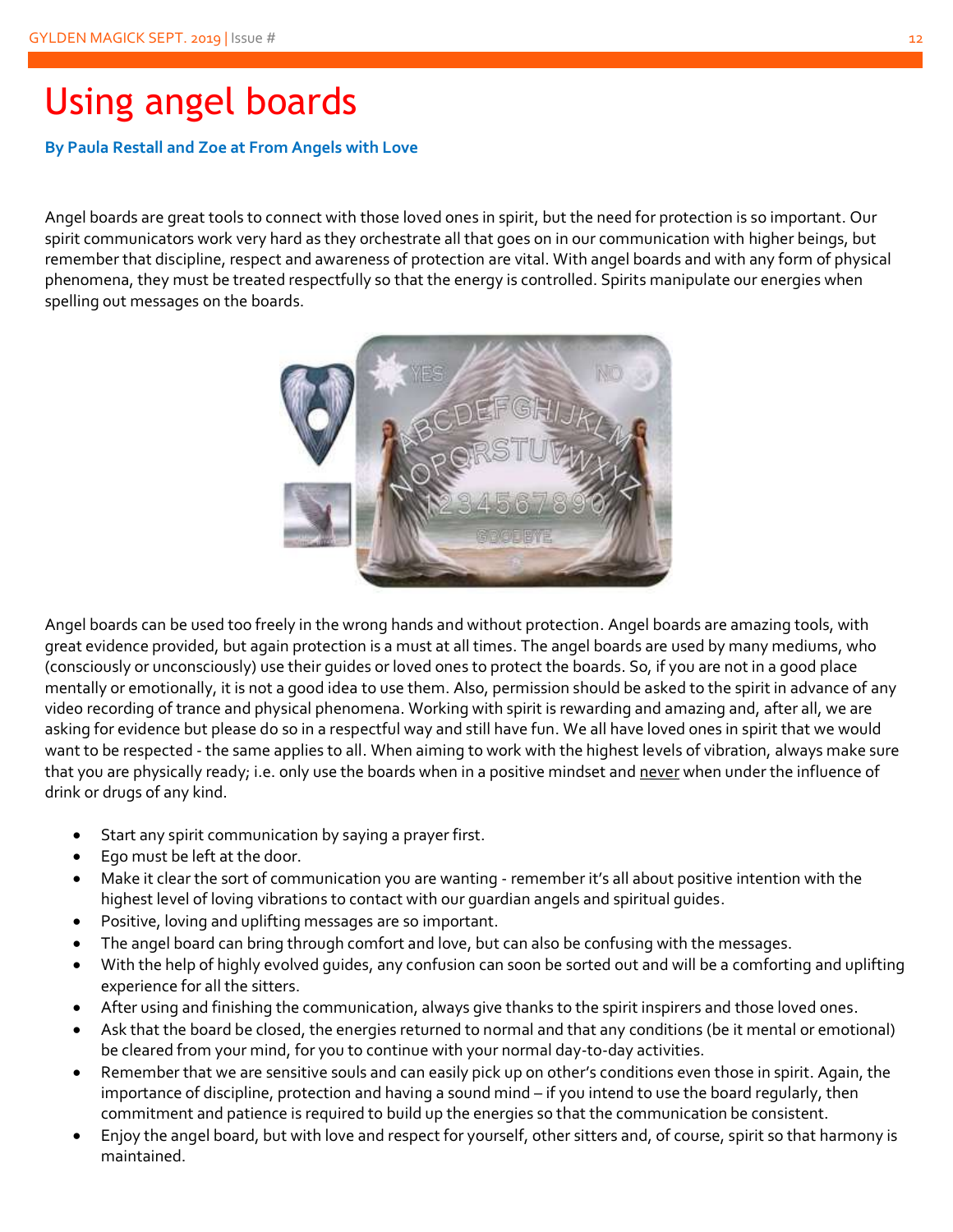## Preview: The Wyvern Rises 2020

A New Pagan Gathering to Launch in the Heart of Wessex

#### **By Bob Knott**

The **Wyvern Rises** is a new pagan camp & gathering that will hold its inaugural meet over the **summer solstice weekend** next year (19<sup>th</sup> – 22<sup>nd</sup> June 2020), in the village of Martin in Hampshire. We want to invite & welcome all those who follow the old faiths or traditions, as well as those who are curious to learn more. We are developing a range of workshops and talks that will offer both basic introductions to paganism, as well as skill development for those already practising.

![](_page_12_Picture_5.jpeg)

We aim to be a diverse gathering, open to all ages, families, couples or those who wander alone. With the weekend being of particular significance, we are planning both dawn and dusk ceremonies to mark the solstice day. I hasten to add that attendance is optional at either or both – so, whether you are an early bird or a night owl, there is something for you. In addition to the workshops, we are also delighted to announce the Wyvern Folk Club will open its doors on both Saturday and Sunday – we invite all of those coming, who have a musical or poetic talent to share, to take a turn on stage at this *Open mic* event and share their talents with us all. We are fortunate to have local singer and songwriter, Beth Williams, join us for the weekend, who will be our House singer for the club to get the musical juices flowing! After the dusk ritual on Saturday, we will have stories around the fire with Cliff Easterbrook, the Travelling Talesman.

The format for the weekend will be:

**FRIDAY**: set up & chill with a central fire being lit at dusk to symbolically open the gathering. **SATURDAY**: dawn solstice ritual, workshops & the Wyvern Folk Club, traders & sellers of wondrous things, dusk solstice ritual and communal fire with stories from the Travelling Talesman. **SUNDAY**: workshops & the Wyvern Folk Club and traders & sellers of wondrous things! **MONDAY**: time to depart (As with all things the gods can intervene & therefore the programme may be subject to change.)

There is, of course, **a contribution** required to attend & this is £30 adult & £15 child (<16 years) A Day Ticket for £10 is also available for Saturday.

We welcome dogs with well-behaved owners.

We also invite and welcome traders. For a standard gazebo in front of the caravan/tent sized pitch, we do not charge any traders' fees.

Check out our website and keep up to speed on developments with our monthly blog. [www.thewyvernrises.co.uk](http://www.thewyvernrises.co.uk/)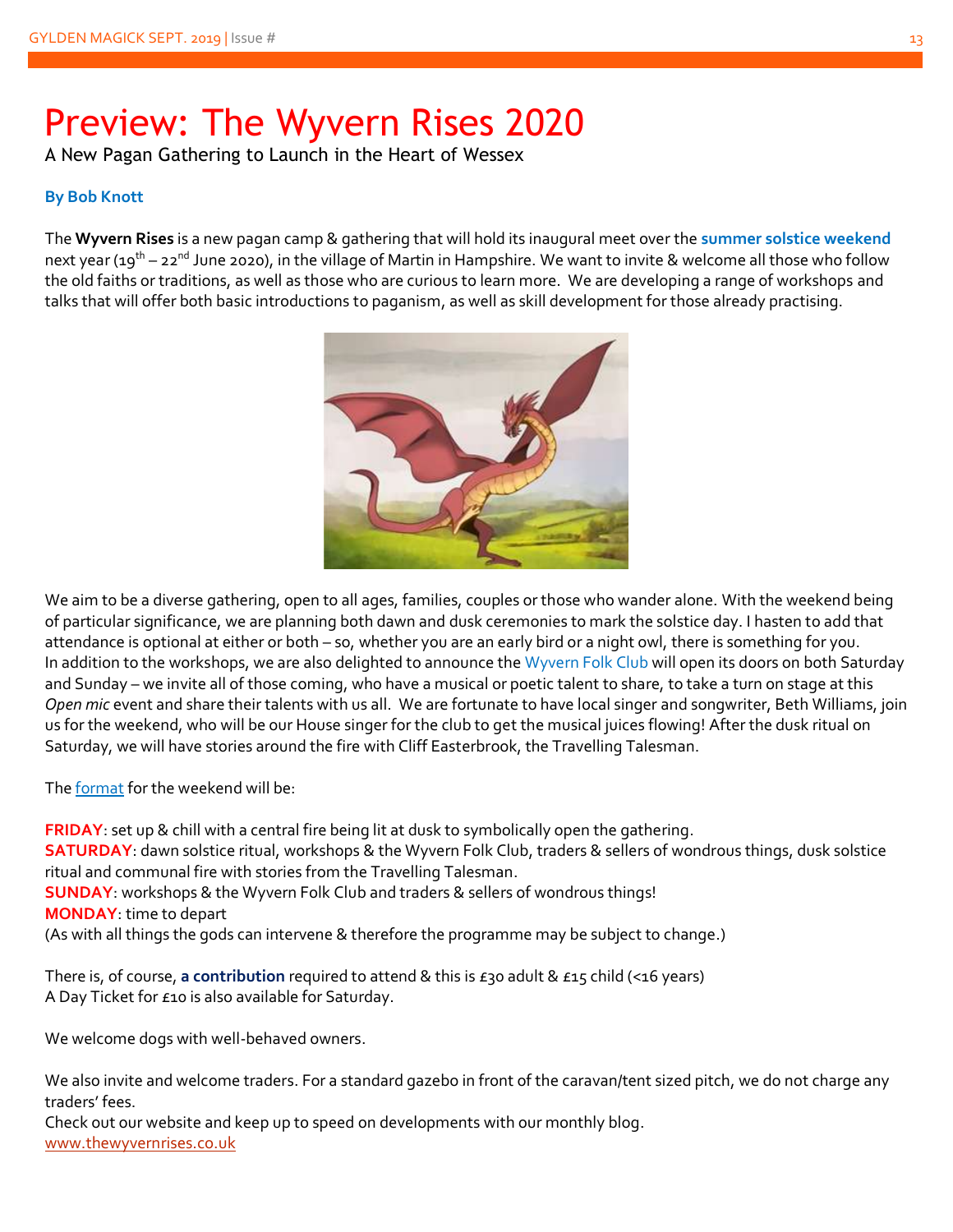### *Did someone mention the fæ?*

#### *By Gylden Fellowship*

Færy stories such as *Beauty and the Beast* and *Rumpelstiltskin* can be traced back thousands of years to prehistoric times, with one tale originating from the bronze age, academics have revealed (Durham University anthropologist Dr Jamie Tehrani, who worked with folklorist Sara Graça da Silva, from New University of Lisbon). Using techniques normally employed by biologists, [they studied](http://rsos.royalsocietypublishing.org/content/3/1/150645#F4) common links between 275 Indo-European færy tales from around the world and found some have roots that are far older than previously known, "long before the emergence of the literary record". While stories such as *Beauty and the Beast* and *Rumplestiltskin* were first written down in the 17th and 18th centuries, the researchers found they originated "significantly earlier" – "both tales can be securely traced back to the emergence of the major western Indo-European subfamilies as distinct lineages between 2,500 and 6,000 years ago," they write. All good stuff, but here's a færy story that is a little closer to home: *The Angels of Church Woods*.

*Church Woods can be found near Oxted, but there is no church located there. This is the tale of how the woods came by their name in the Middle Ages. Some 700 years ago, the woods covered a much greater area, including Oxted, Limpsfield and much of Titsey. There were a few farmsteads and isolated hamlets, such as Westerham and Woldingham. And in the woods was a*  large open space that was a dancing place for the faery folk - elves, pixies and sylphs. Of course, no humans could see such *creatures except for the young daughters of local farmers, but no-one listened to such tales. And on nights, when the skies were clear and the full moon shone down, the space was full of dancing elves.*

![](_page_13_Picture_5.jpeg)

*But some half-stories persisted about winged creatures in the woods and, after a while, the men of Titsey village decided to build a church right there in the open space, because the winged creatures were obviously angels from on high and that area must be a holy place. Some of the young girls protested, but their parents shushed them for making up faery stories.*

*So, the day dawned when the foundation stones of the new church were laid and the builders started on the walls too. But that night was a full moon in a clear sky and, during the night, the woods rang with wailing cries from the place of the new church-to-be. In the morning, the people of Titsey discovered that all the half-built walls of the church had been torn down and the stones scattered.*

*All through that week, the same thing happened. Each day, the villagers tried to build the church, only to find it in ruins the next day. Finally, the village elders decided that they must have offended the angels and the solution was to build in another place, closer to the village. The foundation stones were removed and the new church was constructed much closer to what we now know as Oxted. And this church remained up, i.e. no destruction from angels or anything else!*

*So, the woods gained the name of Church Woods and the faery folk may still dance in the large open space. But, 700 years later, something else was built not so very far away and that was Clacket Lane Service Station on the M25.*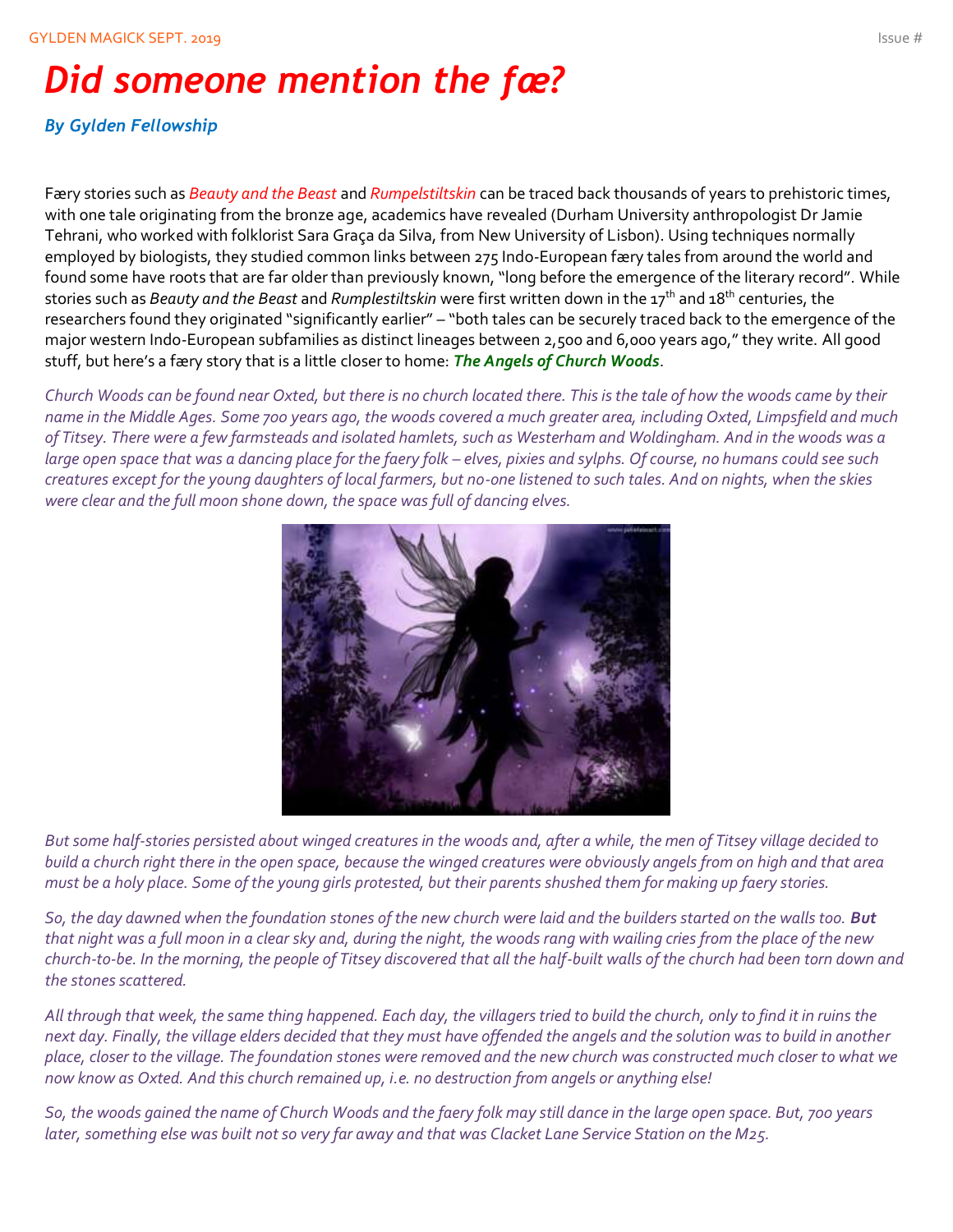## Autumnal showcase

![](_page_14_Picture_2.jpeg)

![](_page_14_Picture_3.jpeg)

![](_page_14_Picture_4.jpeg)

![](_page_14_Picture_5.jpeg)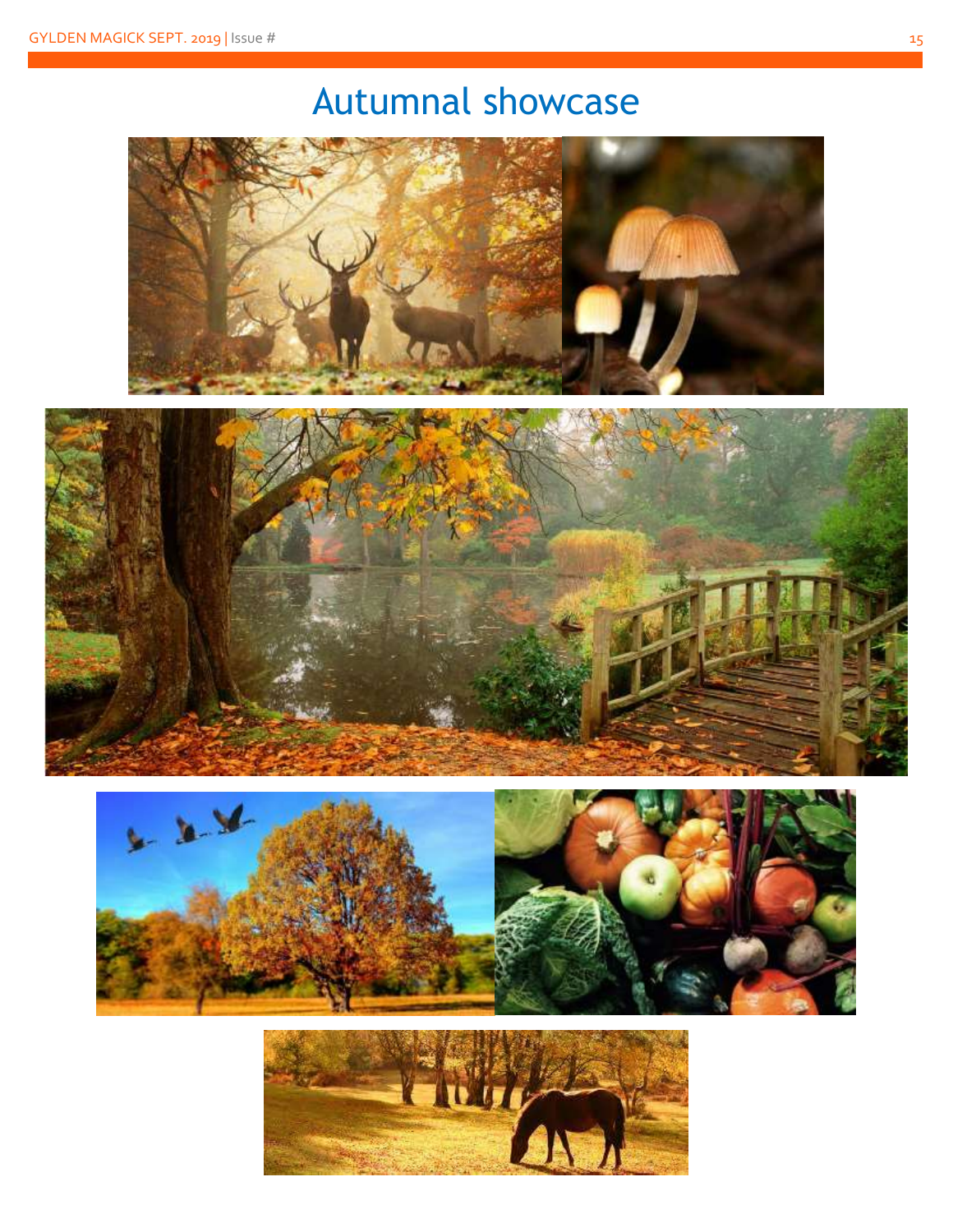## Magick for Alban Elfed/ Mabon

#### By Gylden Fellowship

Alban Elfed/ Mabon has always been my favourite season with the changing colours of the leaves, loads of mushrooms and the end of the corn harvest. The autumnal equinox itself falls on **23 September 2019** (Mabon starts on 21 September and ends on 29 September); this text reviews some of the magickal things that we can do at this time of year.

But first, let's consider what Alban Elfed/ Mabon is all about – more details will be included in the *Gylden Fellowship* sabbat blog, closer to the actual day. At Lughnasadh, we counted and named some of our blessings. At the equinox, it is time to balance our lives, just as the light and dark are in equal balance. And so, we name some of those things that are surplus to our lives and that we choose to cast away.

The second harvest fruits include corn, forest fruits and seeds, fruits of the sea, herbs and flowers, but it is the **apple** that is an ancient symbol of life, death and rebirth. Take an apple and name the chaff to be discarded from your life. The apple tree tells us it is a time of fruition, a time to gather our resources and feel abundant. It also protects us from the more negative states of the mind.

Apples have long been used for divination and love magick. The blossoms were included in love sachets and used to scent candles to attract love. To ensure happiness in your relationship, light a red candle, cut an apple in half and share it with your loved one. Or, you could run this spell, *Apple seed spell to bring love into your life*

**Set-up:** a piece of rose quartz , a red rose, a red apple and 2 candles (one green and the other pink).

Pick a time when you know you will not be disturbed, preferably close to the full moon. While getting all the things you need, think of the love you would like to invite into your life.

- $\downarrow$  Light the candles and place the rose in front of the burning candles.
- $\ddot{\phantom{1}}$  Hold the rose quartz in your hand and, as you stare into the candle flames, repeat the incantation below:
- *"Loving Goddess, I invoke thee,*

*To grant me here my desire,*

*I ask for love eternal and true,*

*Sealed with candle-fire.*

*May the fragrance of the rose,*

*Carry my wish afar,*

*And bring me only my true love,*

*To last for evermore. So mote it be."*

- $\downarrow$  All thanks to the Goddess and leave the candles to burn out.
- $\div$  Eat the apple and save the seeds.
- $\ddot{\phantom{1}}$  Place the rose, the apple seeds, and the rose quartz on a window ledge where they will attract the magick of the moon. Next day, as soon as you wake up, plant the apple seeds in a pot of soil.
- $\ddot{\phantom{1}}$  Look after your seeds in a caring way and, as the seedlings begin to grow, love will come into your life.
- Keep the roses and, when they wilt, dry the petals, keeping them in a special place (with your rose quartz) to remind you of the spell.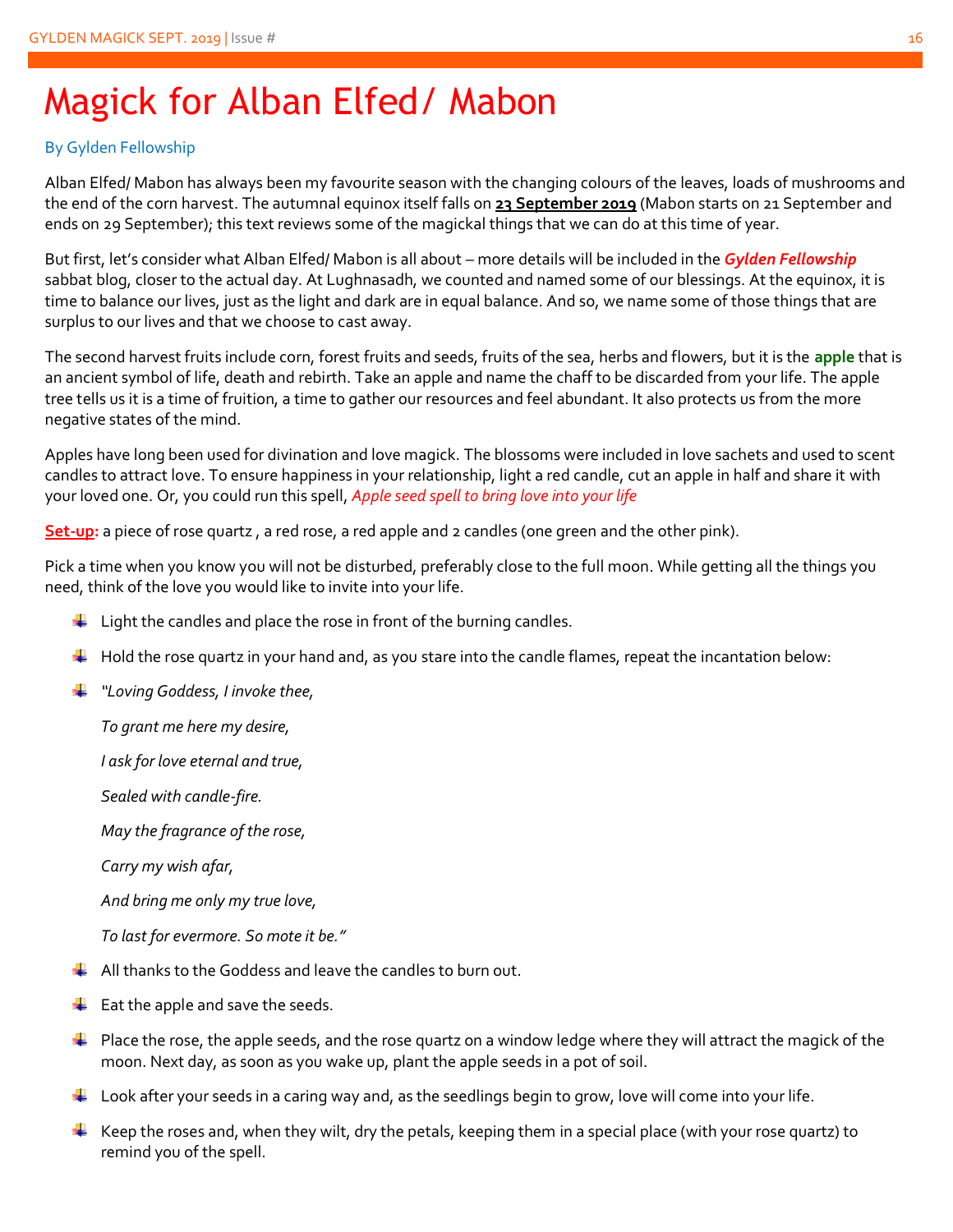![](_page_16_Picture_1.jpeg)

Baked apples are a traditional bit of kitchen witchery in autumn and here's how to do them – allot one cooking apple per person.

#### **METHOD**

- 1) Pre-heat your oven to 180ºC.
- 2) Wash the apples, then core and peel them.
- 3) Fill the core with cinnamon, sultanas and butter.
- 4) Put the apples in a shallow dish, standing in about 1 inch of cold water.
- 5) Bake the apples for about 30 minutes in the oven.
- 6) When cooked, place the apples in a serving dish and add either maple or golden syrup to each apple.
- 7) Serve with vanilla ice cream.

Apart from apples, you could also use some of the forest fruits at this time for your health. Here's the **Gylden Fellowship** recipe that we produce for the autumn MBS fayres, the Blackberry syrup for sore throats or tickly coughs.

#### **INGREDIENTS**

300g blackberries

Juice of 2-3 limes

300ml water

100g (max) caster sugar or maple syrup

![](_page_16_Picture_17.jpeg)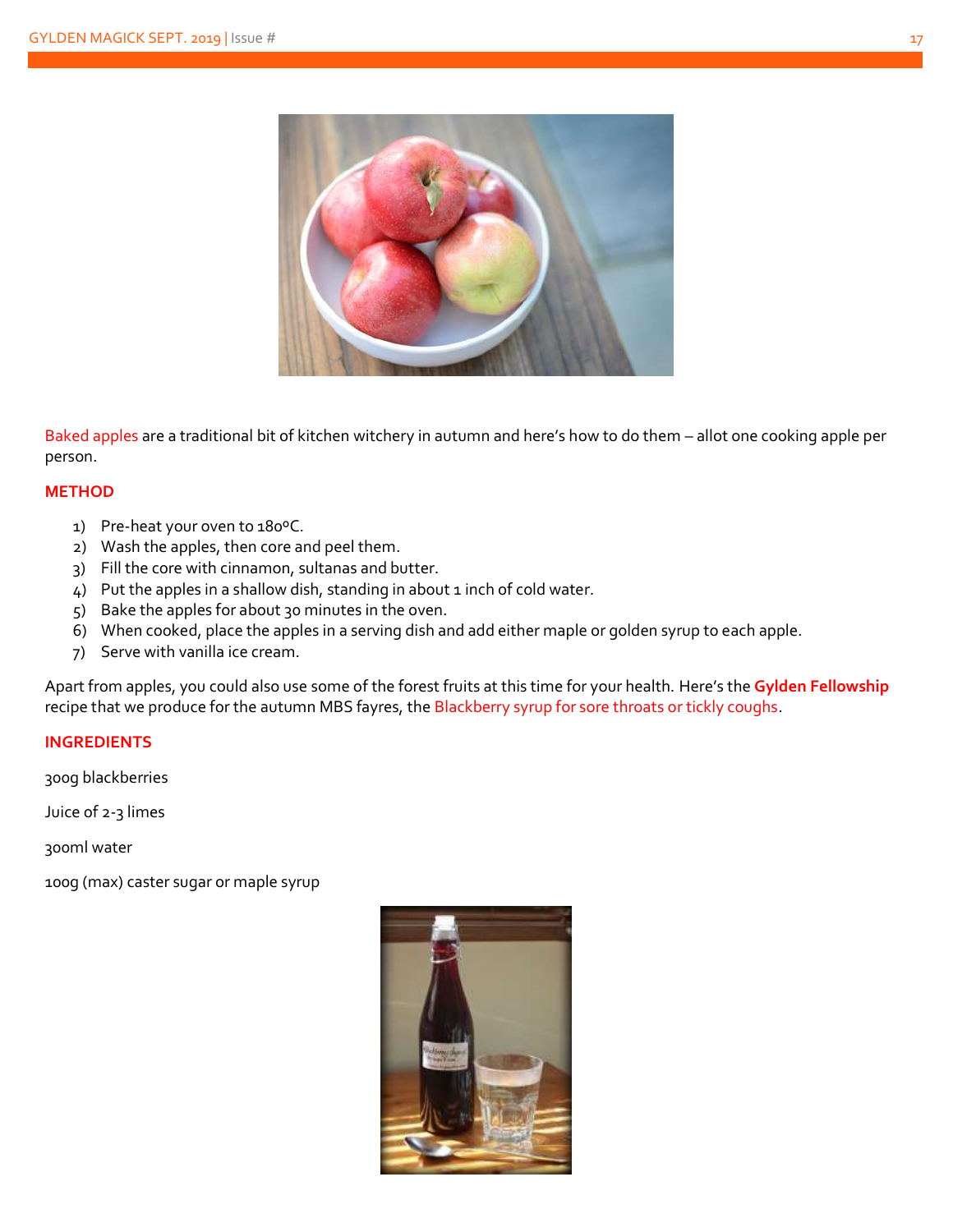#### **METHOD**

- 1) Mix the berries, lime juice and water together in a pan.
- 2) Put on a low/medium heat for 25 minutes.
- 3) Sieve mixture into another pan.
- 4) Add sugar/ syrup and heat until dissolved.
- 5) Simmer for 10 minutes.
- 6) Drink a glass & store any excess in a cool, dry place (not fridge)
- 7) Add water as necessary to make it a cordial rather than syrup.

To finish off, we'll include some **protection stuff**, first on smudging and then an *Autumn protection spell for families.*

![](_page_17_Picture_10.jpeg)

**Protection spell set-up**: nine autumn leaves, a plate, a small yellow or orange candle and some salt.

- 1) Join with your family members in a circle and light the candle.
- 2) Everyone to focus on the positive feelings to be sent to each other or family members not present or another person/their family during this season.
- 3) Stack the leaves on the plate, one on top of the other, sprinkling salt in between each one.
- 4) All say these words, *"Autumn leaves we ask of thee, Full blessings of safe family. With salt to make our wishes pure, Harming none, no less, no more. So mote it be!"*

Put the stack of leaves in a place where all can see it. At the end of the spell, bury the leaves in the ground to be recycled by the earth with thanks.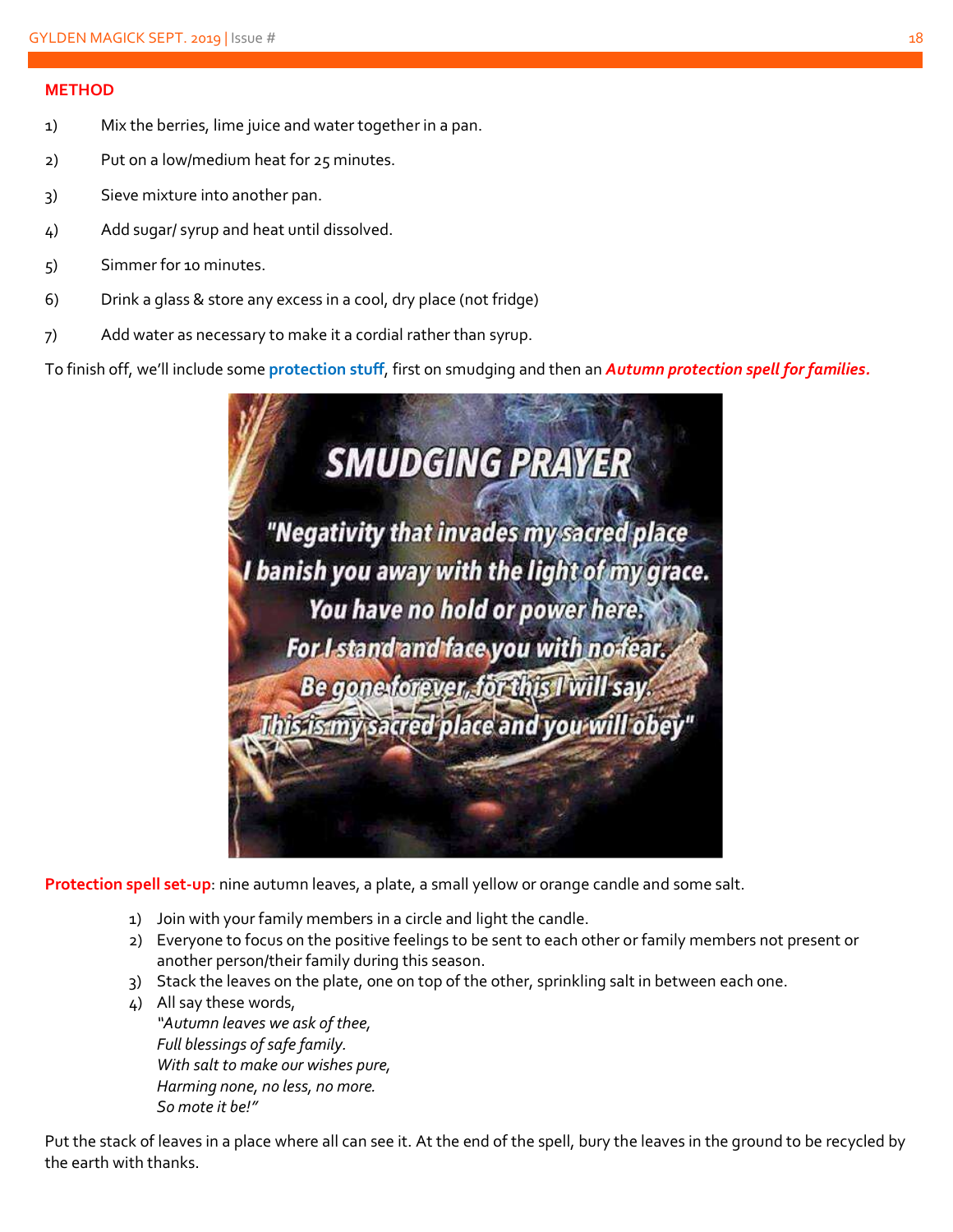### Astrological signs and traits

#### **By Paula Restall/ Zen's Astrology Den**

This piece is a swift overview of the different astrological signs and the character traits of their holders. More detailed texts on astrology will feature in future editions of *GYLDEN MAGICK*.

**Aries**: 21 March-20 April: energetic, passionate, possessive, courageous and impatient.

**Taurus:** 21 April-21 May: stubborn, possessive, materialistic and confident.

**Gemini**: 22 May- 21 June: nervous, excitable, communicative and expressive.

**Cancer**: 22 June-22 July: sensitive, home-loving and needing security.

**Leo:** 23 July-22 August: proud, strong, brave, happy and attention-seeking.

**Virgo**: 23 August-23 September: self-critical, analytical, curious and charming.

**Libra**: 24 September-23 October: balanced, dynamic and has a love of beauty.

**Scorpio**: 24 October-22 November: secretive, intense, intuitive, loyal and bold.

**Sagittarius**: 23 November-21 December: freedom-loving, friendly, lively and fun-loving.

**Capricorn**: 22 December-20 January: practical, moody, firm, confident and bossy.

**Aquarius**: 21 January–19 February: eccentric, humanitarian, lazy and curious.

**Pisces**: 20 February-20 March: sensitive, honest, trustworthy, compassionate and a dreamer.

|                    |                  |                 | 9              |
|--------------------|------------------|-----------------|----------------|
| <b>ARIES</b>       | <b>TAURUS</b>    | <b>GEMINI</b>   | <b>CANCER</b>  |
| 7 Y                | ΠP               |                 | $\mathbf{I}$   |
| <b>LEO</b>         | <b>VIRGO</b>     | <b>LIBRA</b>    | <b>SCORPIO</b> |
|                    |                  |                 | f              |
| <b>SAGITTARIUS</b> | <b>CAPRICORN</b> | <b>AQUARIUS</b> | <b>PISCES</b>  |